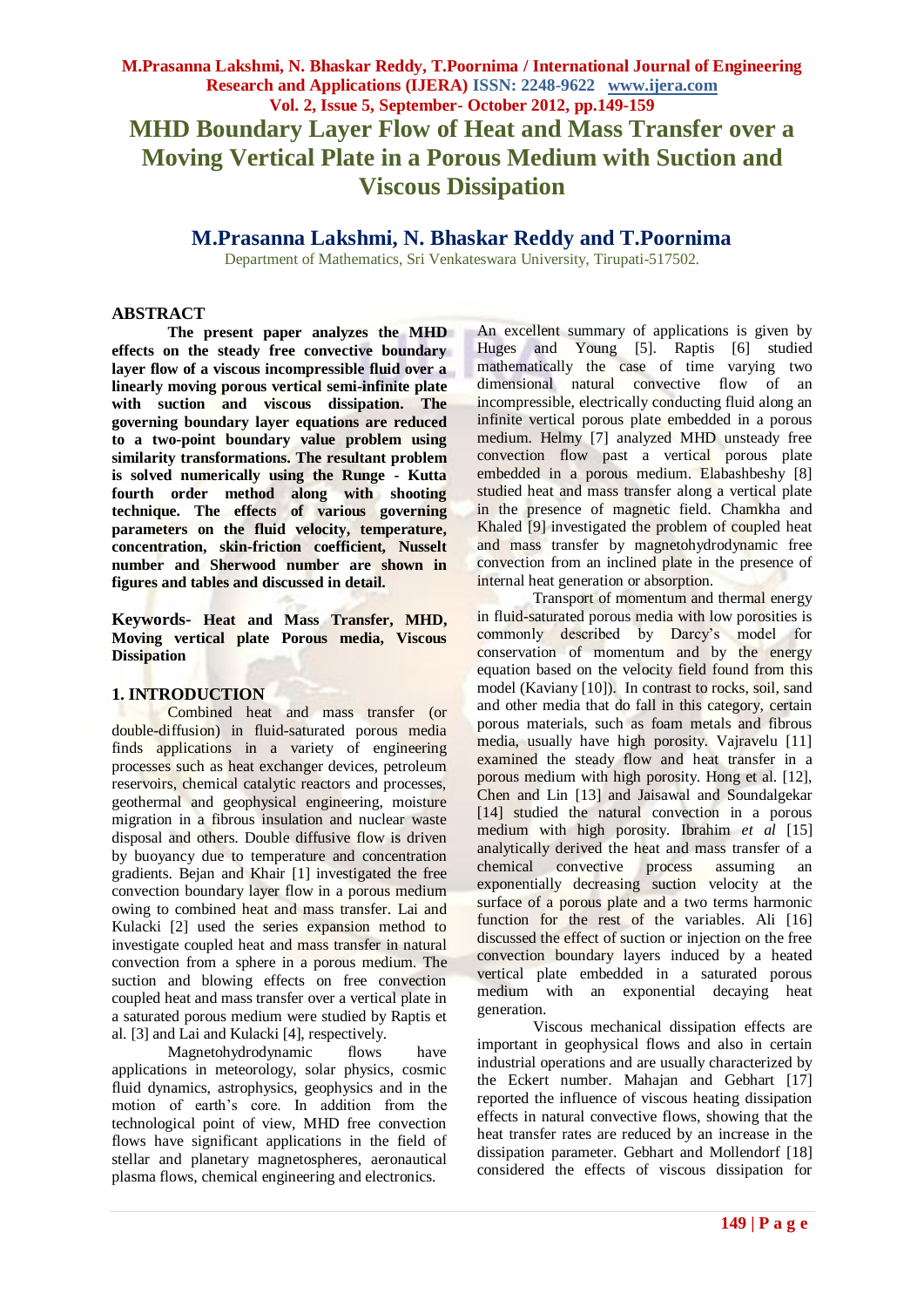external natural convection flow over a surface. Soundalgekar [19] analyzed viscous dissipative heat on the two-dimensional unsteady free convective flow past an infinite vertical porous plate when the temperature oscillates in time and there is constant suction at the plate. Israel Cookey et al. [20] investigated the influence of viscous dissipation and radiation on unsteady MHD free convection flow past an infinite heated vertical plate in a porous medium with time dependent suction. Ramachandra Prasad and Bhaskar Reddy [21] presented radiation and mass transfer effects on an unsteady MHD free convection flow past a heated vertical plate with viscous dissipation.

In this chapter an attempt is made to study the MHD effects on the steady free convective boundary layer flow of a viscous incompressible fluid over a linearly started porous vertical semi-infinite plate with suction and viscous dissipation. The basic equations governing the flow field are partial differential equations and these have been reduced to a set of ordinary differential equations by applying suitable similarity transformations. The resultant equations are coupled and non-linear, and hence are solved numerically using the fourth order Runge - Kutta method along with shooting technique. The effects of various governing parameters on the velocity, temperature, concentration are presented graphically and discussed quantitatively. The local skin-friction coefficient and the heat and mass transfer rates are illustrated for representative values of the major parameters.

To the best of authors' knowledge, MHD effects on a free convective flow over a moving vertical plate with a viscous dissipation have not been reported. This motivated us to carry out the present work.

#### **2. MATHEMATICAL ANALYSIS**

A steady two-dimensional laminar free convection flow of a viscous incompressible electrically conducting fluid along a linearly started porous vertical semi-infinite plate embedded in a porous medium, in the presence of suction and viscous dissipation, is considered. The x-axis is taken along the plate in the upward direction and the y-axis is taken normal to it. The velocity of the fluid far away from the plate surface is assumed to be zero for a quiescent state fluid. The variations of surface temperature and concentration are linear. A uniform magnetic field is applied in the direction perpendicular to the plate. The transverse applied magnetic field and magnetic Reynolds number are assumed to be very small, so that the induced magnetic field, Hall effects and Joule heating are negligible. Now, under the usual Boussinesq's approximation, the governing boundary layer equations of the flow field are

$$
\frac{\partial u}{\partial x} + \frac{\partial v}{\partial y} = 0 \tag{1}
$$

$$
u \frac{\partial u}{\partial x} + v \frac{\partial u}{\partial y} = v \frac{\partial^2 u}{\partial y^2} - \frac{\sigma B_0^2}{\rho} u + g \beta_T (T - T_\infty) + g \beta_C (C - C_\infty) - \frac{v}{K} u
$$

$$
(2)
$$

(2)  
\n
$$
u\frac{\partial T}{\partial x} + v\frac{\partial T}{\partial y} = \alpha \frac{\partial^2 T}{\partial y^2} + \frac{v}{\rho c_p} \left(\frac{\partial u}{\partial y}\right)^2
$$
\n(3)

$$
u\frac{\partial C}{\partial x} + v\frac{\partial C}{\partial y} = D_m \frac{\partial^2 C}{\partial y^2}
$$
 (4)

The boundary conditions for the velocity, temperature and concentration fields are

$$
u = Bx, v = V, T = T_w = T_{\infty} + ax, C = C_w = C_{\infty} + bx \text{ at } y = 0
$$
  

$$
u \to 0, T \to T_{\infty}, C \to C_{\infty} \text{ as } y \to \infty
$$
 (5)

 $u\rightarrow 0, T\rightarrow T_{\infty}, C\rightarrow C_{\infty}$ where B is a constant, "a" and "b" denotes the stratification rate of the gradient of ambient temperature and concentration profiles, *u*, *v*, *T* and *C* are the fluid *x*-component of velocity, *y*-component of velocity, temperature and concentration respectively, *v* is the fluid kinematics viscosity,  $\rho$ the density,  $\sigma$  - the electric conductivity of the fluid,  $\beta_r$  and  $\beta_c$  the coefficients of thermal and  $\frac{1}{\text{concentration}}$  expansions respectively,  $k -$  the thermal conductivity,  $C_{\infty}$ - the free stream concentration,  $B_0$  - the magnetic induction,  $D_m$  - the mass diffusivity and g is the gravitational acceleration,  $K'$ - the permeability of the porous medium and  $\alpha$  - the thermal diffusivity.

To transform equations  $(2) - (4)$  into a set of ordinary differential equations, the following similarity transformations and dimensionless variables are introduced.

$$
\eta = y \sqrt{\frac{B}{\nu}}, \quad \psi = x \sqrt{\nu B} f(\eta), \quad \theta(\eta) = \frac{T - T_{\infty}}{T_{w} - T_{\infty}},
$$
\n
$$
\phi(\eta) = \frac{C - C_{\infty}}{C_{w} - C_{\infty}}, \quad M = \frac{\sigma B_{0}^{2}}{\rho B}, \quad Gt = \frac{g \beta_{T} (T_{w} - T_{\infty})}{x B^{2}},
$$
\n
$$
Gc = \frac{g \beta_{c} (C_{w} - C_{\infty})}{x B^{2}}, \quad \text{Pr} = \frac{\nu}{\alpha}, \quad Sc = \frac{\nu}{D_{m}},
$$
\n
$$
K = \frac{\nu}{K \, {}^{'}x B}, \quad Ec = \frac{B^{2} x^{2}}{c_{p} (T_{w} - T_{\infty})}.
$$
\n(6)

where  $f(\eta)$  is the dimensionless stream function,  $\theta(\eta)$  - the dimensionless temperature,  $\phi(\eta)$  - the dimensionless concentration,  $\eta$ - the similarity variable, *M* -the Magnetic parameter, *Gt* -the local thermal Grashof number, *Gc* -the local solutal Grashof number, *Pr*-the Prandtl number, *Sc* -the Schmidt number,  $K$ -the permeability parameter and *Ec* -the Eckert number.

The mass concentration equation (1) is satisfied by the Cauchy-Riemann equations<br> $u = \frac{\partial \psi}{\partial t}$ 

$$
u = \frac{\partial \psi}{\partial \bar{y}}, v = -\frac{\partial \psi}{\partial \bar{x}} \tag{7}
$$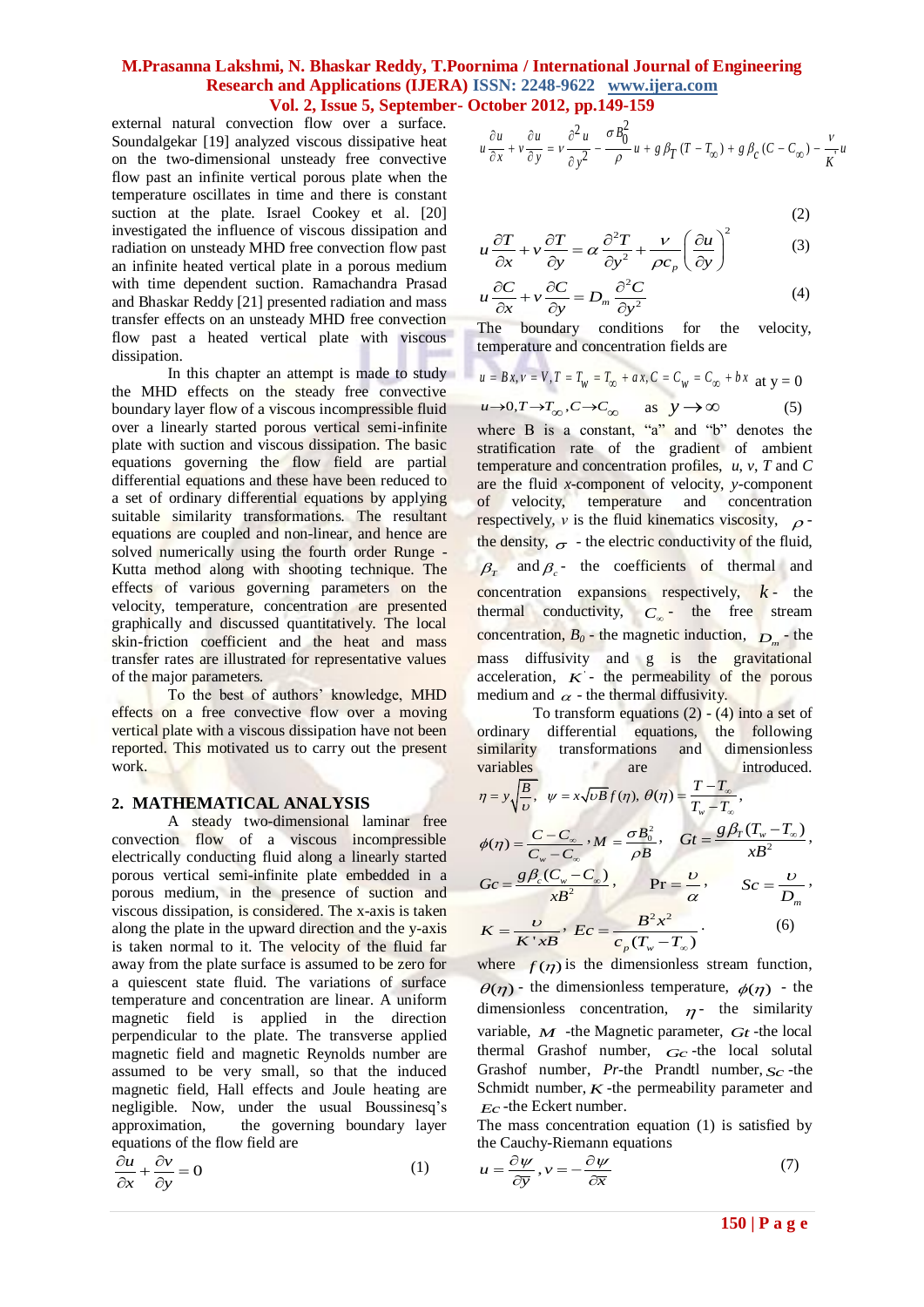where  $F_w = \frac{V}{\sqrt{B}V}$  $=\frac{V}{\sqrt{2}}$  is the dimensionless suction

velocity.

In view of equations (6) and (7), equations (2) to (4)<br> *f*  $f''' + ff'' - f'(f' + M) + Gt\theta + Gc \phi - Kf' = 0$ transform into

$$
f''' + ff'' - f'(f' + M) + Gt\theta + Gc \phi - Kf' = 0
$$
  
(8)

(8)  

$$
\theta'' + \Pr f \theta' - \Pr f' \theta + Ecf^{2} = 0
$$
 (9)

$$
\phi'' + Scf \phi' - Scf' \phi = 0 \tag{10}
$$

The corresponding boundary conditions are  
\n
$$
f' = 1, f = -F_w, \theta = 1, \phi = 1
$$
 at  $\eta = 0$ 

 $f' = 0, \theta = \phi = 0$  as  $\eta \rightarrow \infty$  (11) where the prime symbol represents the derivative with respect to  $\eta$ .

Other physical quantities of interest for the problem of this type are the local skin-friction coefficient, the local Nusselt number and Sherwood number which are, respectively, proportional to  $f''(0)$ ,  $-\theta'(0)$  and  $-\phi'(0)$ .

#### **3. SOLUTION OF THE PROBLEM**

The set of coupled non-linear governing boundary layer equations (8) - (10) together with the boundary conditions (11) are solved numerically by using Runge-Kutta fourth order technique along with shooting method. First of all, higher order non-linear differential Equations (8)-(10) are converted into simultaneous linear differential equations of first order and they are further transformed into initial value problem by applying the shooting technique (Jain *et al*. [22]). The resultant initial value problem is solved by employing Runge-Kutta fourth order technique. The step size  $\Delta \eta = 0.05$  is used to obtain the numerical solution with five decimal place accuracy as the criterion of convergence. From the process of numerical computation, the skin-friction coefficient, the Nusselt number and the Sherwood number, which are respectively proportional to  $f''(0)$ , - $\theta'(0)$  and  $-\phi'(0)$ , are also sorted out and their numerical values are presented in a tabular form.

#### **4. RESULTS AND DISCUSSION**

In order to get a physical insight of the problem, a representative set of numerical results are shown graphically in Figs.1-20, to illustrate the influence of physical parameters viz., the suction parameter  $F_w$ , magnetic parameter  $M$ , permeability parameter *K*, buoyancy parameters (*Gt*, *Gc*), Eckert number *Ec* and Schmidt number *Sc* on the velocity  $f'(\eta)$ , temperature  $\Theta(\eta)$  and concentration  $\phi(\eta)$ . Numerical results for the skin-friction, Nusselt number and Sherwood number are reported in the Tables 1 and 2. The Prandtl number is taken to

be Pr=0.72 which corresponds to air, the value of Schmidt number (*Sc*) are chosen to be *Sc*=0.24,0.62,0.78,2.62, representing diffusing chemical species of most common interest in air like  $H_2$ ,  $H_2O$ ,  $NH_3$  and Propyl Benzene respectively.

Fig. 1 shows the dimensionless velocity profiles for different values of magnetic parameter *M*. It is be seen that, as expected, the velocity decreases with an increase in the magnetic parameter *M*. The magnetic parameter is found to retard the velocity at all points of the flow field. It is because that the application of transverse magnetic field will result in a resistive type force (Lorentz force) similar to drag force which tends to resist the fluid flow and thus reducing its velocity. Also, the boundary layer thickness decreases with an increase in the magnetic parameter. Fig.2 illustrates the effect of the thermal Grashof number (*Gt*) on the velocity field. The thermal Grashof number signifies the relative effect of the thermal buoyancy force to the viscous hydrodynamic force. The flow is accelerated due to the enhancement in buoyancy force corresponding to an increase in the thermal Grashof number i.e. free convection effects. It is noticed that the thermal Grashof number (*Gt*) influences the velocity within the boundary layer when compared to far away from the plate. It is seen that as the thermal Grashof number (*Gt*) increases, the velocity increases.

The effect of mass (solutal) Grashof number (*Gc*) on the velocity is illustrated in Fig.3. The mass (solutal) Grashof number (*Gc*) defines the ratio of the species buoyancy force to the viscous hydrodynamic force. It is noticed that the velocity increases with increasing values of the solutal Grashof number. Further as the mass Grashof number (*Gc*) increases, the velocity field near the boundary layer increases. It is noticed that, for higher values of mass Grashof number (*Gc*), the profiles are found to be more parabolic. Fig.4 illustrates the effect of the Schmidt number (*Sc*) on the velocity. The Schmidt number (*Sc*) embodies the ratio of the momentum diffusivity to the mass (species) diffusivity. It physically relates the relative thickness of the hydrodynamic boundary layer and mass-transfer (concentration) boundary layer. It is observed that as the Schmidt number (*Sc*) increases, the velocity decreases. Fig.5 illustrates the effect of permeability parameter  $(K)$  on the velocity. It is noticed that as the permeability parameter increases, the velocity decreases. As seen in the earlier cases, far away from the plate, the effect is not that much significant.

The effect of the magnetic parameter *M* on the temperature is illustrated in Fig.7. It is observed that as the magnetic parameter *M* increases, the temperature increases. From Figs. 8 and 9, it is observed that the thermal boundary layer thickness increases with an increase in thermal or Solutal Grashof number (*Gt* or *Gc*). Fig. 10 illustrates the effect of suction parameter  $(F_w)$  on the temperature. It is noticed that as the suction parameter increases an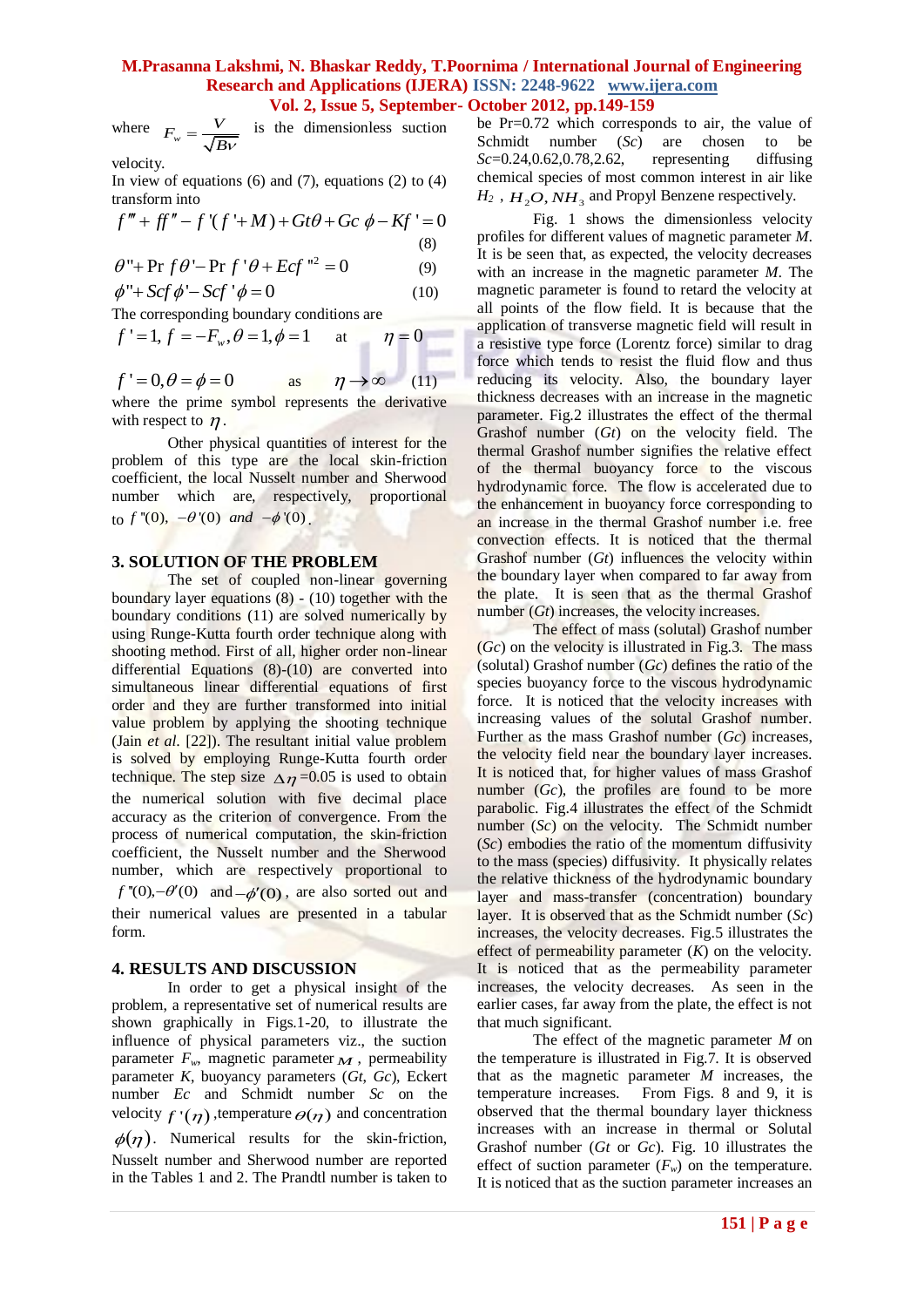increasing trend in the temperature field is noticed. Fig.11 depicts the effect of the Schmidt number (*Sc*) on the temperature. It is observed that as the Schmidt number (*Sc*) increases, the temperature increases. Fig. 12 shows the variation of the thermal boundary-layer with the permeability parameter  $(K)$ . It is noticed that the thermal boundary layer thickness increases with an increase in the permeability parameter. Fig. 13 shows the variation of the thermal boundary-layer with the Eckert number (*Ec*). It is observed that the thermal boundary layer thickness increases with an increase in the Eckert number (*Ec*).

The effect of magnetic parameter *M* on the concentration field is illustrated Fig.14. As the magnetic parameter *M* increases, the concentration is found to be increasing. The effect of buoyancy parameters (*Gt, Gc*) on the concentration field is illustrated Figs. 15 and 16. It is noticed that the concentration boundary layer thickness decreases with an increase in the thermal or Solutal Grashof numbers (*Gt* or *Gc*). Fig. 17 illustrates the effect of suction parameter  $(F_w)$  on the concentration. As the suction parameter increases, an increasing trend in the concentration field is noticed. The effect of Schmidt number (*Sc*) on the concentration is illustrated in Fig.18. As expected, as the Schmidt number (*Sc*) increases, the concentration decreases. The influence of the permeability parameter (*K*) on the concentration field is shown in Fig.19. It is noticed that the concentration increases monotonically with the increase of the permeability parameter. The influence of the Eckert number Ec on the concentration field is shown in Fig.20. It is noticed that the concentration decreases monotonically with the increase of the Eckert number Ec.

 In order to benchmark our numerical results, the present results for the Skin-friction coefficient, Nusselt number, Sherwood number in the absence of both permeability parameter and Eckert number for various values of *M, Gt, Gc, F<sup>w</sup>* and *Sc* are compared with those of Ibrahim and Makinde [23] and found them in excellent agreement as demonstrated in Table 1. From Table 2, it is found that the local skin friction together with the local heat and mass transfer rates at the moving plate increases with increasing intensity of buoyancy forces (*Gt* or *Gc*) or the Schmidt number (*Sc*), However, an increase in the magnetic field (*M)* or magnitude of fluid suction  $(F_w)$ , permeability parameter (*K*) or Eckert number (*Ec*) causes a decrease in both the skin friction and surface heat transfer rates and an increase in the surface mass transfer rate.



**Fig.1:** Variation of the velocity  $f'$  with M for  $Pr=0.72$ ,  $Sc=0.62$ ,  $Gt=Gr =2$ ,  $F_w =0.1$ , *K***=0.1,** *Ec***=0.1.**



**Fig.2: Variation of the velocity**  $f'$  **with Gt**  $f$  **for**  $Pr=0.72$ ,  $Sc=0.62$ ,  $Gc =2$ ,  $Ec=0.1$ , **M=***K***=0.1.**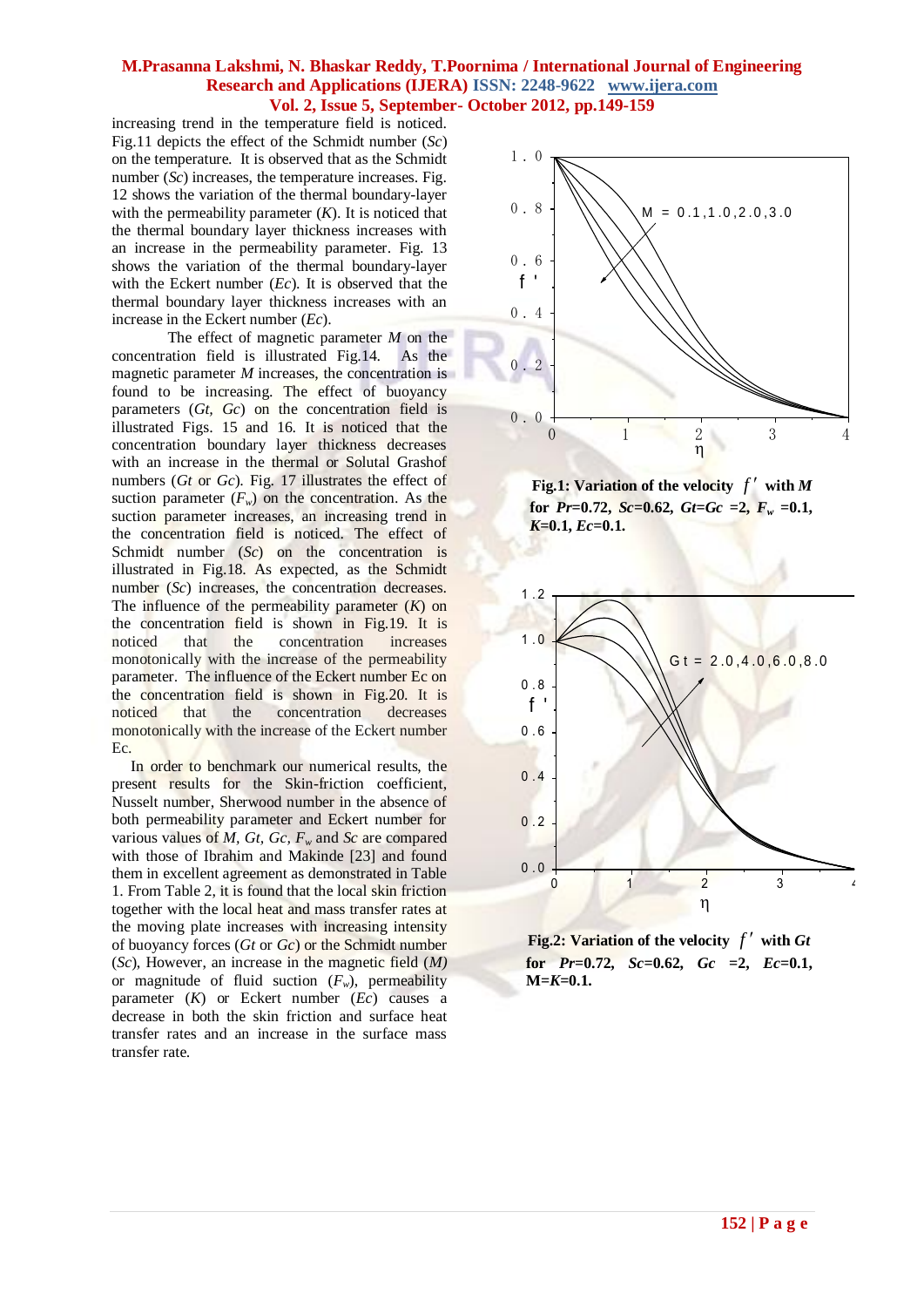

**Fig.3: Variation of the velocity**  *f* **with** *Gc* **for** *Pr***=0.72,** *Sc***=0.62,** *Gt* **=2,** *Ec***=0.1,** *F<sup>w</sup>* **=***M***=***K***=0.1.**



Fig.4: Variation of the velocity  $f'$  with  $Sc$ **for**  $Pr=0.72$ **,**  $Gt=Gr=2$ **,**  $Ec=0.1$ **,**  $F_w=M=K=0.1$ **.** 

**Fig.5:** Variation of the velocity  $f'$  with  $K$  ${\bf f}$  **for**  ${\bf Pr}$ =0.72,  ${\bf Sc}$ =0.62,  ${\bf G}$  ${\bf t}$ = ${\bf G}$  ${\bf c}$  =2,  ${\bf Ec}$ =0.1,  $F_w = M = 0.1$ .



**Fig.6: Variation of the velocity**  $f'$  with *Ec*  $for Pr=0.72, Sc=0.62, Gt=Gc=2,$  $K = F_w = M = 0.1$ .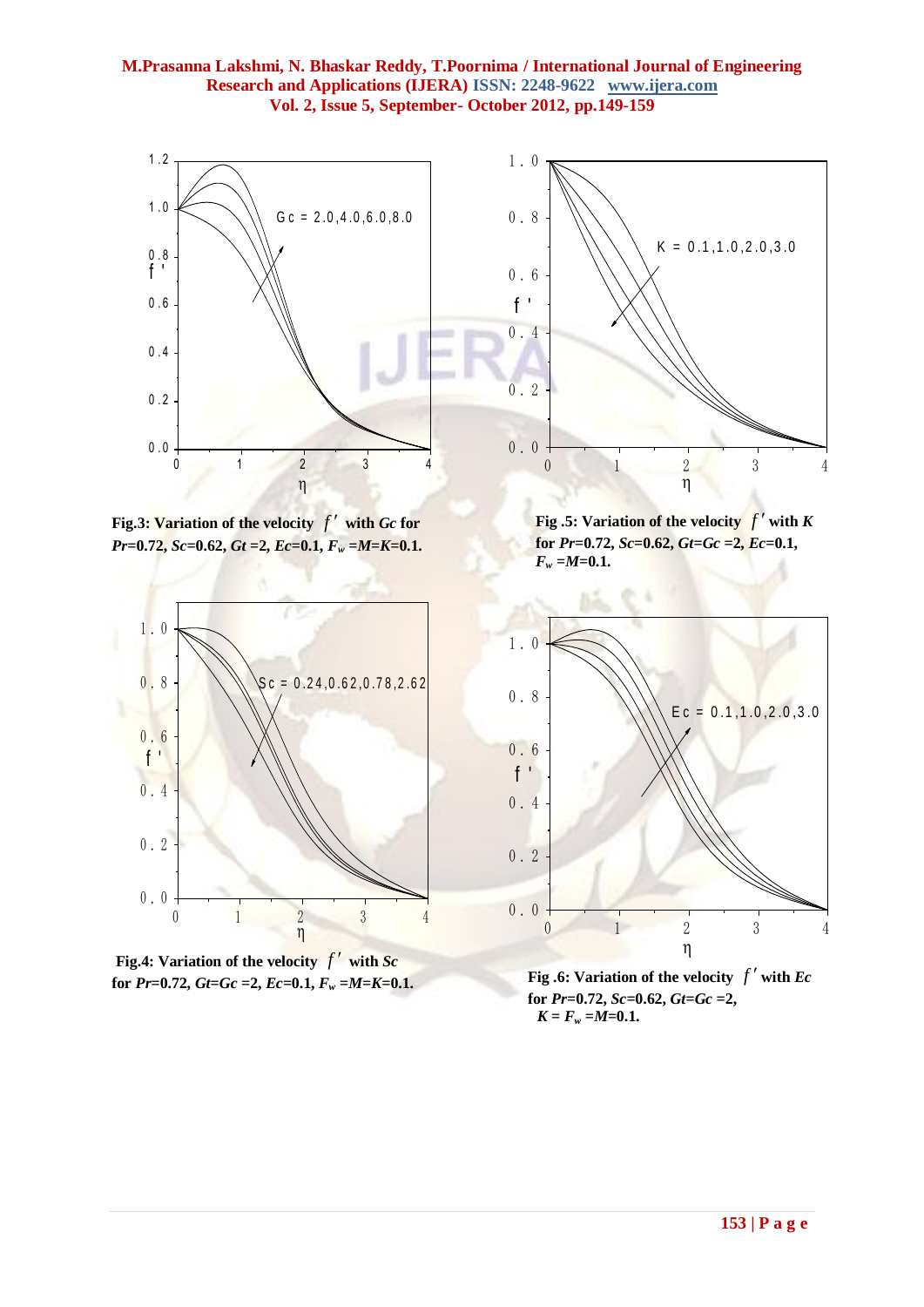

**Fig.7: Variation of the temparatue θ with** *M*   $$  $F_w = K = 0.1$ .



**Fig.8: Variation of the temperature θ with** *Gt*  for  $Pr=0.72$ ,  $Sc=0.62$ ,  $Gc=2$ ,  $Ec=0.1$ ,  $F_w = M = K = 0.1$ .



 **Fig.9: Variation of the temperature θ with** *Gc*   $\bf{for} \ \n{Pr=0.72}, \ \n{Sc=0.62}, \ \n{Gt=2}, \ \n{Ec=0.1},$  $F_w = M = K = 0.1$ .



 **Fig.10:** Variation of the temperature  $\theta$  with  $F_w$  $f$  **for Pr=0.72,**  $Sc=0.62$ ,  $Gc = Gt = 2$ ,  $Ec=0.1$ , *M***=***K***=0.1.**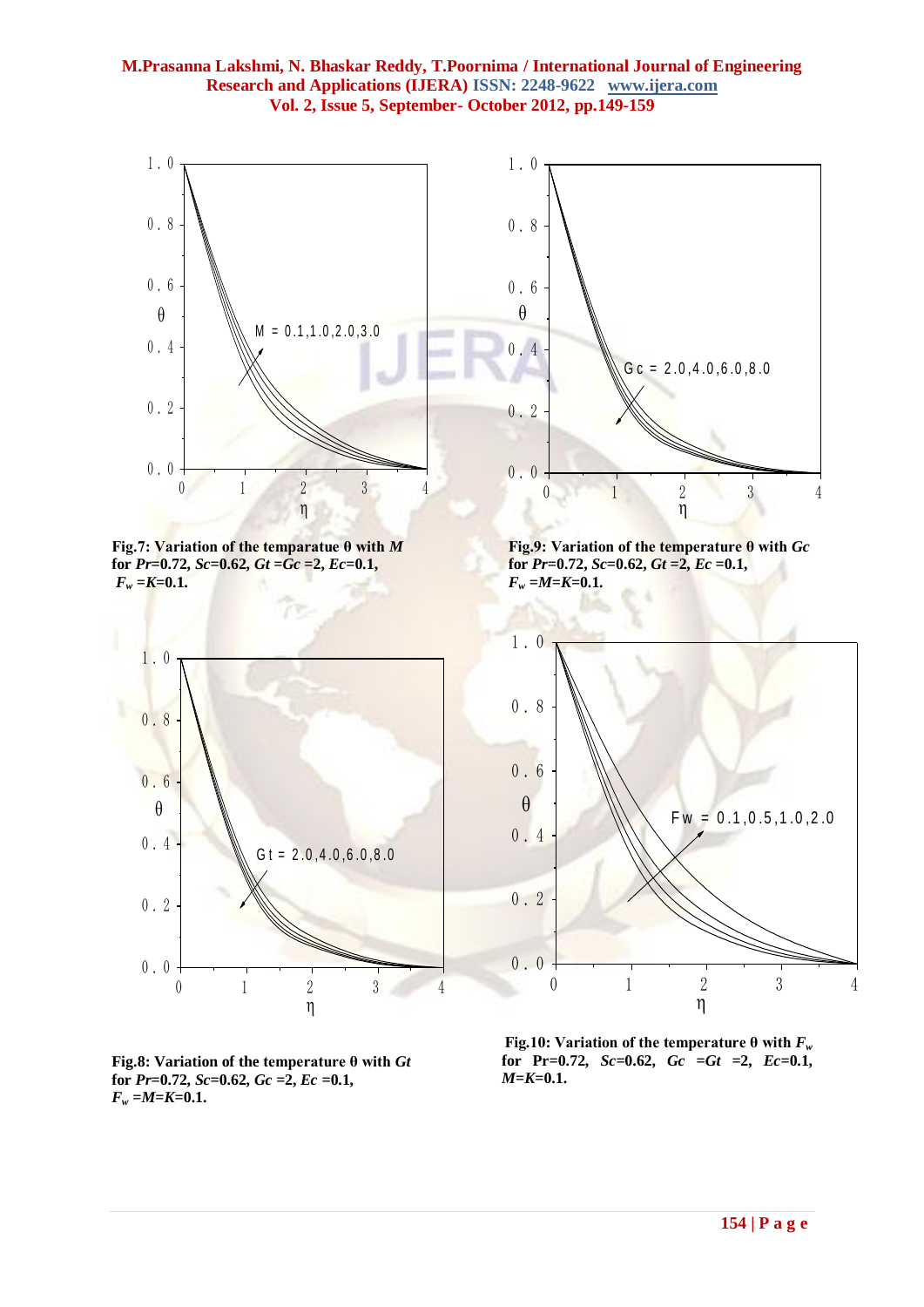

**Fig.11: Variation of the temperature θ with** *Sc* **For**  $Pr=0.72$ ,  $Gt=Ge=2$ ,  $Ec=0.1$ ,  $F_w=M=K=0.1$ .



**Fig.12: Variation of the temperature θ with** *K for Pr***=0.72,** *Sc***=0.62,** *Gt* **=***Gc***=2,** *Ec***=0.1,** *Fw***=***M***=0.1.**



**Fig.13: Variation of the temperature θ with** *Ec* **For**  $Pr=0.72$ ,  $Sc=0.62$ ,  $Gt = Gc =2$ ,  $F_w = M=0.1$ , *K***=0.1.**



Fig.14: Variation of the concentration  $\phi$  with M For  $Pr=0.72$ ,  $Sc=0.62$ ,  $Gt=Gr=2$ ,  $Ec=0.1$ ,  $F_w = K = 0.1$ .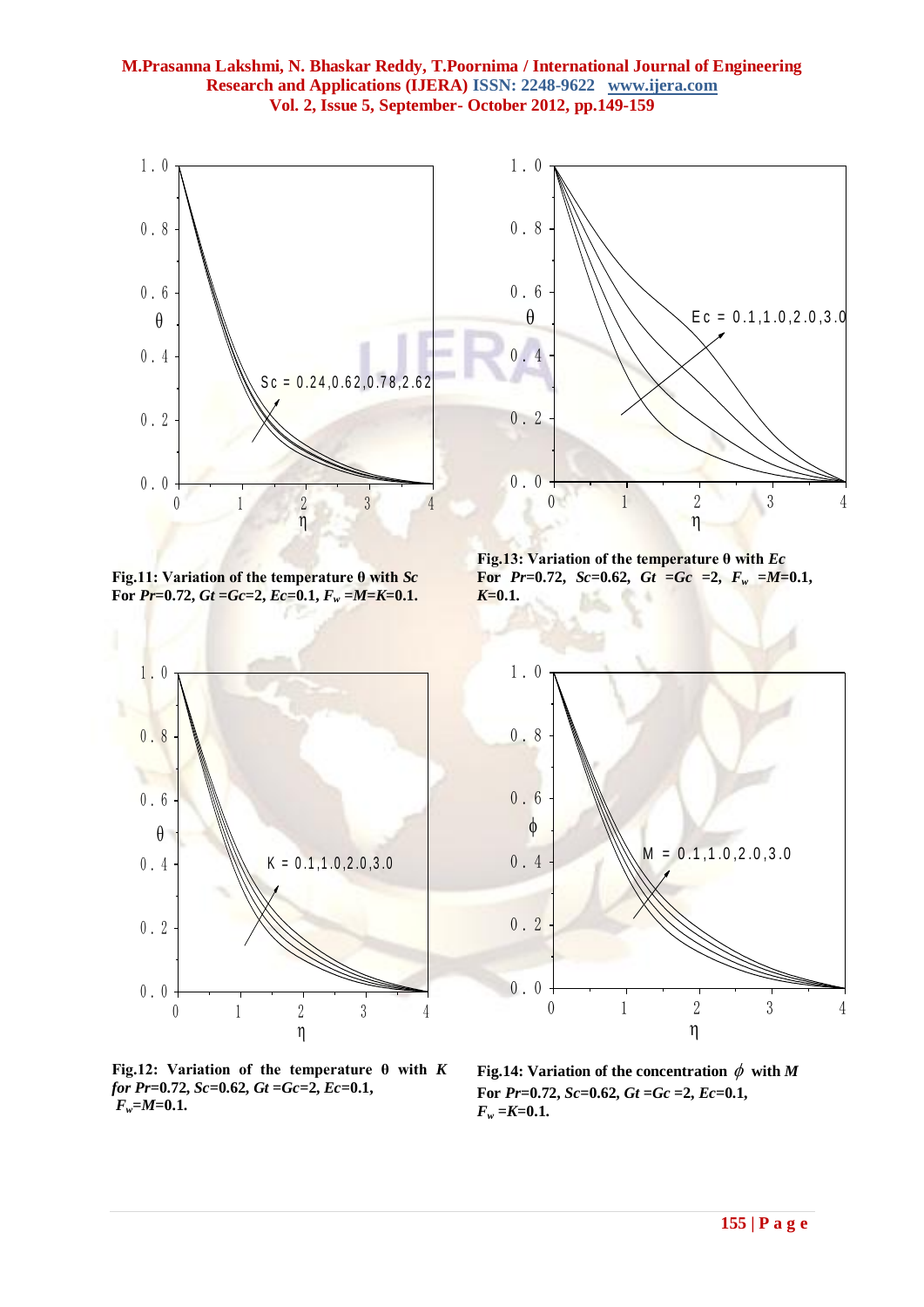

Fig.15: Variation of the concentration  $\phi$  with Gt **for** *Pr***=0.72,** *Sc***=0.62,** *M***=0.1,** *Gc* **=2,** *Ec***=0.1,**   $F_w = K = 0.1$ .



**Fig.17:** Variation of the concentration  $\phi$  with  $F_w$  **for** *Pr***=0.72,***Sc***=0.62,***Gt***=***Gc***=2,***Ec***=0.1,** *M***=***K***=0.1.**



0 1 2 3 4 0.0 0.2 0.4 0.6 0.8 1.0  $\eta$  and  $\eta$ 0. 2<br>
0. 0<br>  $\overrightarrow{0}$ <br>
Fig.17: Variation of the concentration  $\phi$  with F<sub>w</sub><br>
for Pr=0.72, Sc=0.62, Gt=Gc=2, Ec=0.1, M=K=0.1.<br>
1. 0<br>
0. 8<br>
0. 8<br>
0. 4<br>
0. 2<br>
0. 2

Fig.16: Variation of the concentration  $\,\phi$  with  $Gc$ **for** *Pr***=0.72,** *Sc***=0.62,** *Gt***=2,** *Ec***=0.1**

 **Fig.18: Variation of the concentration**  $\phi$  **with** *Sc*  **for**  $Pr=0.72$  $Gt=Gc=2$ **,**  $Ec=0.1$ **,**  $F_w=M=K=0.1$ **.**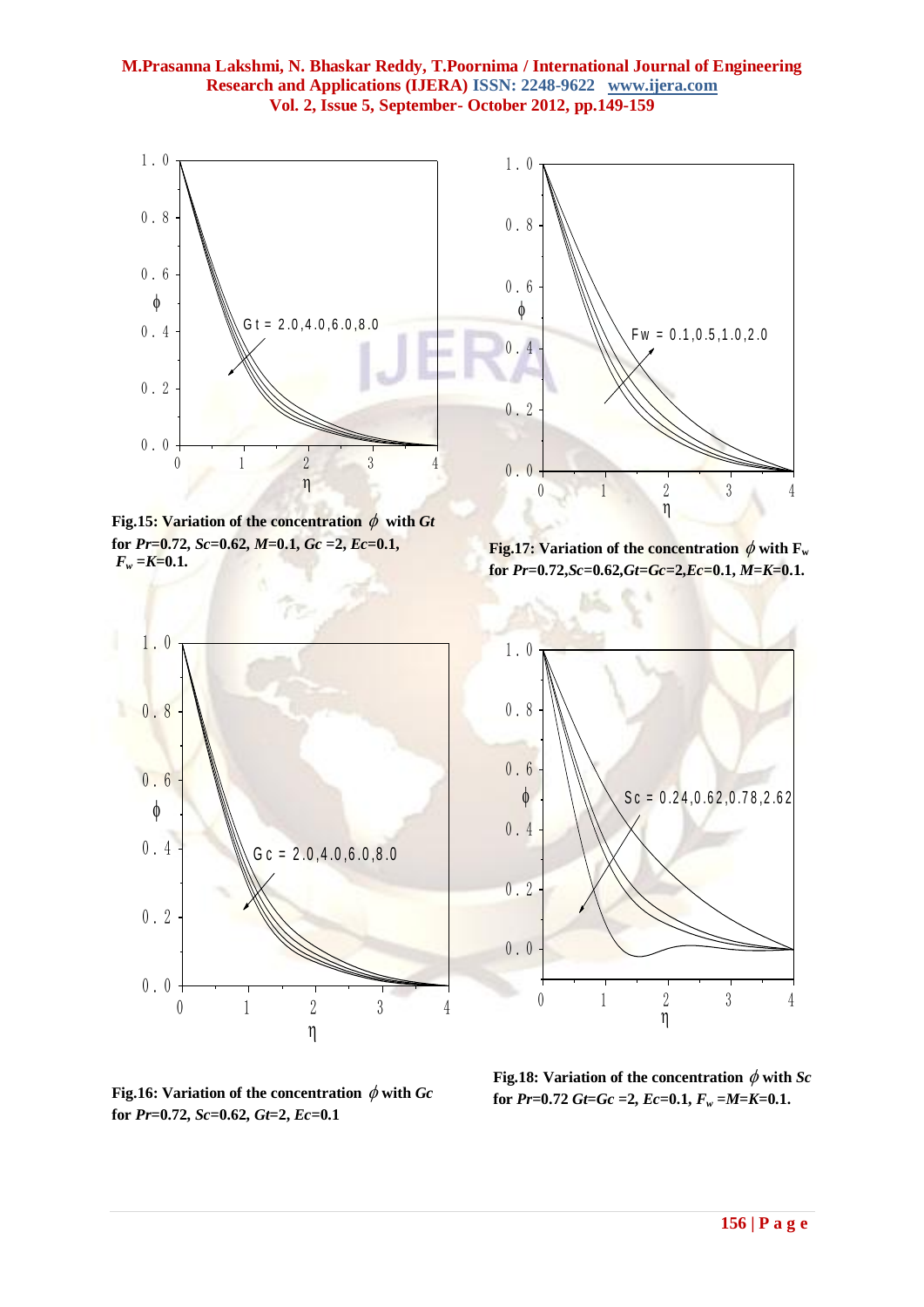

Fig.19: Variation of the concentration  $\phi$  with  $K$  $\bf{for} \ \n{Pr=0.72}, \ \n{Sc=0.62}, \ \n{Gt=Ge=2}, \ \n{Ec=0.1},$  $F_w = M = 0.1$ .

**Fig.20:** Variation of the concentration  $\phi$  with  $Ec$ for  $Pr=0.72$ ,  $Sc=0.62$ ,  $Gt=Gr=2$ ,  $K=F_w=M=0.1$ .

**Table 1** Computations showing comparison with Ibrahim and Makinde [23] results for *f*  $\sqrt{'}(0)$ ,  $-\theta'(0)$ ,  $-\phi'(0)$  at the plate with  $Gr$ ,  $Gc$ ,  $M$ ,  $F_w$ ,  $Sc$  for  $Pr$  =0.72,  $K$ =0,  $Ec$ =0.

| Gr  | Gc  | $\boldsymbol{M}$ | $\boldsymbol{F}$ | Sc   | <b>Ibrahim and Makinde [23]</b> |               |             | Present work |              |             |
|-----|-----|------------------|------------------|------|---------------------------------|---------------|-------------|--------------|--------------|-------------|
|     |     |                  | w                |      | f''(0)                          | $-\theta'(0)$ | $-\phi'(0)$ | f''(0)       | $-\theta(0)$ | $-\phi'(0)$ |
| 0.1 | 0.1 | 0.1              | 0.1              | 0.62 | 0.888971                        | 0.7965511     | 0.7253292   | 0.897945     | 0.805082     | 0.740192    |
| 0.5 | 0.1 | 0.1              | 0.1              | 0.62 | 0.695974                        | 0.8379008     | 0.7658018   | 0.70684      | 0.841012     | 0.773803    |
| 1.0 | 0.1 | 0.1              | 0.1              | 0.62 | 0.475058                        | 0.8752835     | 0.8020042   | 0.485886     | 0.876165     | 0.806773    |
| 0.1 | 0.5 | 0.1              | 0.1              | 0.62 | 0.686927                        | 0.8421370     | 0.7701717   | 0.699552     | 0.843609     | 0.776285    |
| 0.1 | 1.0 | 0.1              | 0.1              | 0.62 | 0.457723                        | 0.8818619     | 0.8087332   | 0.470894     | 0.880875     | 0.811303    |
| 0.1 | 0.1 | 1.0              | 0.1              | 0.62 | 1.264488                        | 0.7089150     | 0.6400051   | 1.2696       | 0.734784     | 0.675272    |
| 0.1 | 0.1 | 3.0              | 0.1              | 0.62 | 1.868158                        | 0.5825119     | 0.5204793   | 1.87194      | 0.63906      | 0.588803    |
| 0.1 | 0.1 | 0.1              | 1.0              | 0.62 | 0.570663                        | 0.5601256     | 0.5271504   | 0.575823     | 0.566525     | 0.537923    |
| 0.1 | 0.1 | 0.1              | 3.0              | 0.62 | 0.275153                        | 0.2955702     | 0.2902427   | 0.00301923   | 0.143197     | 0.143829    |
| 0.1 | 0.1 | 0.1              | 0.1              | 0.78 | 0.893454                        | 0.7936791     | 0.8339779   | 0.901088     | 0.803798     | 0.841183    |
| 0.1 | 0.1 | 0.1              | 0.1              | 2.62 | 0.912307                        | 0.7847840     | 1.6504511   | 0.918401     | 0.797633     | 1.64733     |
|     |     |                  |                  |      |                                 |               |             |              |              |             |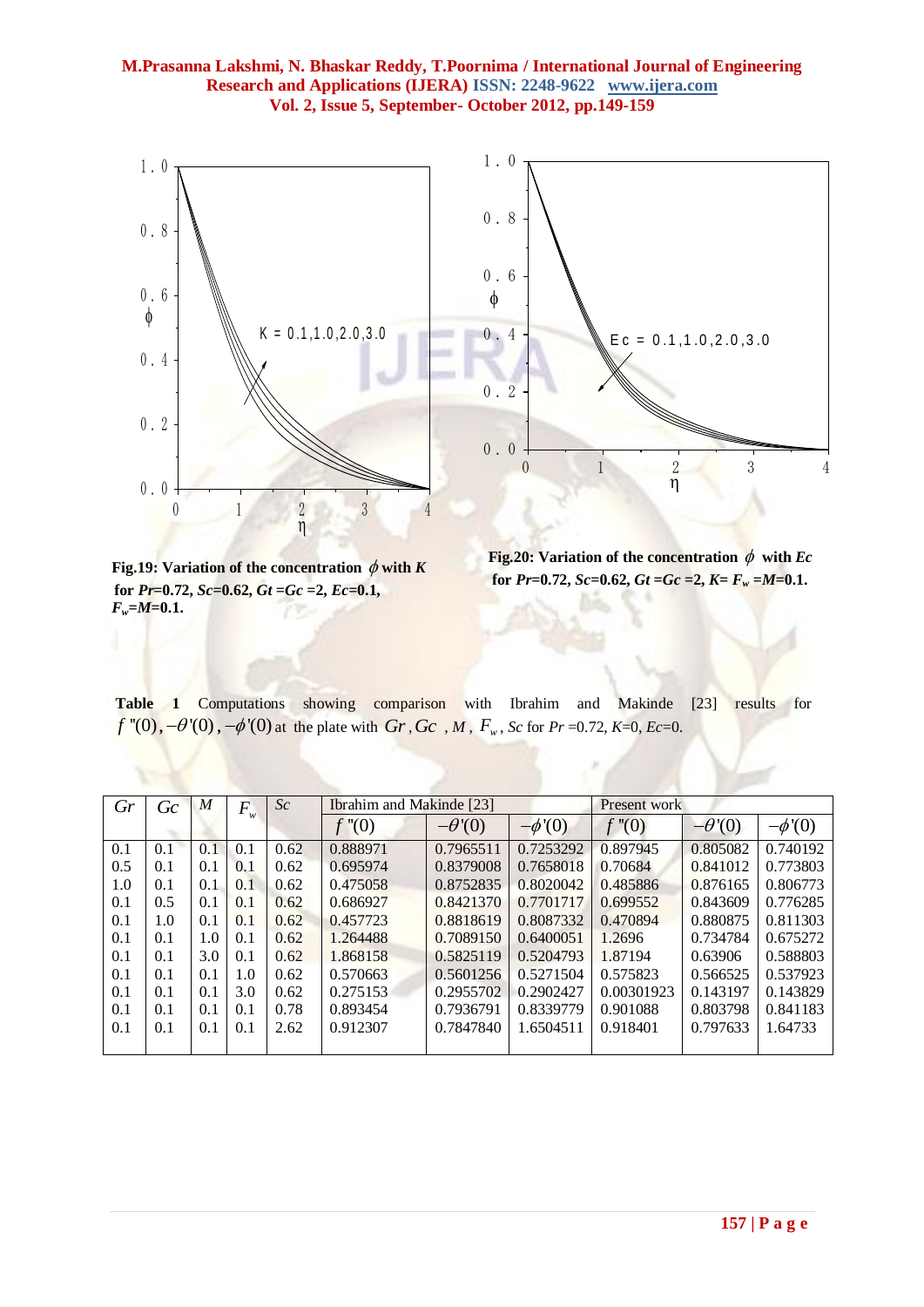**Table 2** Variation of  $f''(0)$ ,  $-\theta'(0)$ ,  $-\phi'(0)$  at the porous plate with *K*, *Ec* for  $Gr = Gc = 2$ ,  $M =$ 

$$
F_w=0.1
$$
,  $Sc=0.62$ ,  $Pr=0.72$ .

| K   | Ec  | f''(0)   | $-\theta(0)$ | $-\phi'(0)$ |
|-----|-----|----------|--------------|-------------|
| 0.1 | 0.1 | 0.94395  | 0.761108     | 0.731902    |
| 0.5 | 0.1 | 1.11587  | 0.72043      | 0.701346    |
| 1.0 | 0.1 | 1.30489  | 0.676969     | 0.669635    |
| 1.5 | 0.1 | 1.47298  | 0.639974     | 0.64341     |
| 2.0 | 0.1 | 1.62552  | 0.60796      | 0.621302    |
| 0.1 | 0.5 | 0.941408 | 0.62269      | 0.732747    |
| 0.1 | 1.0 | 0.938266 | 0.451784     | 0.73379     |
| 0.1 | 1.5 | 0.935162 | 0.283174     | 0.734818    |
| 0.1 | 2.0 | 0.932094 | 0.116807     | 0.735831    |

#### **5. CONCLUSIONS**

From the present study, we arrive at the following significant observations.

By comparing the present results with previous work, it if found that there is a good agreement.

The momentum boundary layer thickness decreases, while both thermal and concentration boundary layer thicknesses increase with an increase in the magnetic field intensity.

An increase in the wall suction enhances the boundary layer thickness and reduces the skin friction together with the heat and mass transfer rates at the moving plate.

As the permeable parameter increases, there is a decrease in the skin friction and Nusselt number and an increase in the surface mass transfer rate.

An increase in the Eckert number causes a decrease in both the skin-friction and Nusselt number and an increase in the Sherwood number.

### **REFERENCES**

- [1] Bejan A. and Khair K.R. (1985), Heat and mass transfer by natural convection in a porous medium, Int. J. Heat Mass Transfer, Vol. 28, pp.909-918.
- [2] Lai F.C. and Kulacki F.A. (1990), Coupled heat and mass transfer from a sphere buried in an infinite porous medium, Int. J. Heat Mass Transfer, Vol. 33, pp.209-215.
- [3] Raptis A., Tzivanidis G. and Kafousias N. (1981), Free convection and mass transfer flow through a porous medium bounded by an infinite vertical limiting surface with constant suction, Lett. Heat Mass Transfer, Vol.8, pp.417-424.
- [4] Lai F.C. and Kulacki F.A. (1991), Coupled heat and mass transfer by natural convection from vertical surfaces in a porous medium, Int. J. Heat Mass Transfer, Vol.34, pp.1189-1194.
- - [5] Huges W.F. and Young F.J. (1966), The Electro-Magneto Dynamics of fluids, John Wiley and Sons, New York.
	- [6] Raptis A. (1986), Flow through a porous medium in the presence of magnetic field, Int. J. Energy Res., Vol.10, pp.97-101.
	- [7] Helmy K.A. (1998), MHD unsteady free convection flow past a vertical porous plate, ZAMM, Vol.78, pp.255-270.
	- [8] Elabashbeshy E.M.A. (1997), Heat and mass transfer along a vertical plate with variable temperature and concentration in the presence of magnetic field, Int. J. Eng. Sci., Vol.34, pp.515-522.
	- [9] Chamkha A.J. and Khaled A.R.A. (2001), Similarity solutions for hydromagnetic simultaneous heat and mass transfer by natural convection from an inclined plate<br>with internal heat generation or with internal heat generation or absorption, Heat Mass Transfer, Vol.37, pp.117-123.
	- [10] Kaviany. M. (1999), Principles of Heat transfer in porous media,  $2<sup>nd</sup>$  edn., Springer – Verlag, New York
	- [11] Vajravelu. K (1994), Flow and Heat transfer in a saturated porous medium over a stretching surface, ZAMM Vol.75, pp. 605-614.
	- [12] Hong J.T., Tien, C.L. and Kaviany, M (1985), Non-Darcian effects on verticalplate natural convection in porous media with high porosities, Int. J. Heat Mass Transfer Vol.28, pp. 2149-2175.
	- [13] Chen.C.K. and Lin, C.R. (1995), Natural convection from an isothermal vertical surface embedded in a thermally stratified high-porosity medium, Int. J. Engg. Sci., Vol.33, pp.131-138.
	- [14] Jaisawal, B.S. and Soundalgekar, V.M. (2001), Oscillating plate temperature effects on a flow past an infinite vertical porous plate with constant suction and embedded in a porous medium, Heat Mass Transfer ,Vol.37, pp.125-131.
	- [15] Ibrahim F. S., Elaiw A.M. And Bakr A.A. R.(2008), Effect of the chemical reaction and radiation absorption on the unsteady MHD free convection flow past a semi infinite vertical permeable moving plate with heat source and suction, Comm. In Nonlinear Sc. Num. Simulation vol.13, pp. 1056-1066.
	- [16] Ali M.E. (2007), The effect of lateral mass flux on the natural convection boundary layers induced by a heated vertical plate embedded in a saturated porous medium with internal heat generation, Int. J. Therm. Sci., Vol.46, pp.157–163.